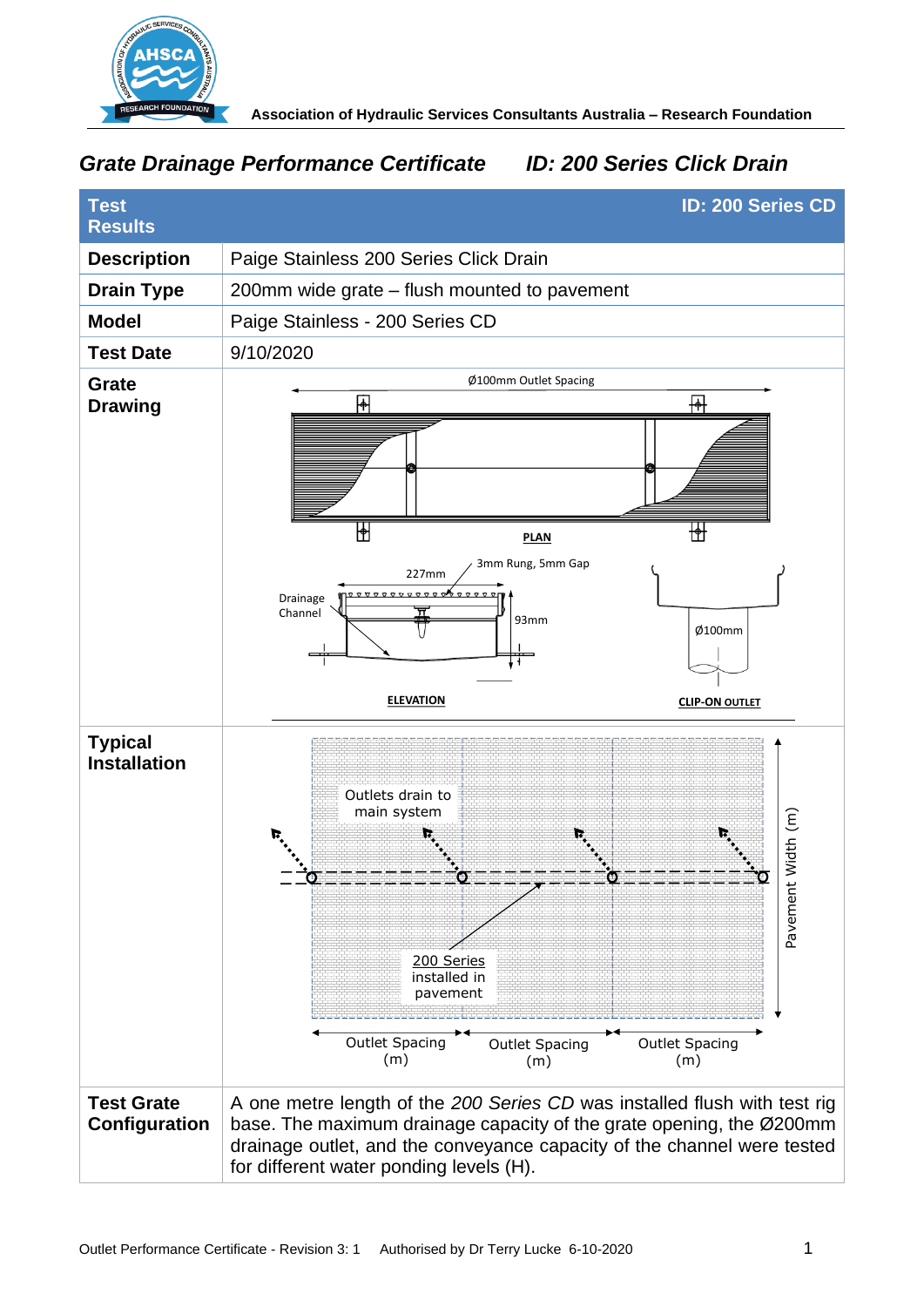

 **Association of Hydraulic Services Consultants Australia – Research Foundation** 

|              |       | <b>Outlet Spacing (m)</b> |                  |                                 |                                                  |        |      |      |      |                  |                       |                                    |      |                   |                    |                      |                                              |      |                                                                                     |      |
|--------------|-------|---------------------------|------------------|---------------------------------|--------------------------------------------------|--------|------|------|------|------------------|-----------------------|------------------------------------|------|-------------------|--------------------|----------------------|----------------------------------------------|------|-------------------------------------------------------------------------------------|------|
| Head<br>(mm) | 1     | $\mathbf{2}$              | 3                | 4                               | 5                                                | 6      | 7    | 8    | 9    | 10               | 11                    | 12                                 | 13   | 14                | 15                 | 16                   | 17                                           | 18   | 19                                                                                  | 20   |
|              | 4.00  | 2.00                      | 1.33             | 1.00                            | 0.80   0.67                                      |        | 0.57 | 0.50 | 0.44 |                  | $0.40$ $0.36$         | 0.33 0.31                          |      | 0.29              | 0.27               |                      | $0.25 \mid 0.24$                             | 0.22 | 0.21                                                                                | 0.20 |
| 5            | 6.80  | 3.40                      | 2.27             | 1.70                            | 1.36                                             | 1.13   | 0.97 | 0.85 |      |                  | $0.76$ 0.68 0.62      | $0.57$   $0.52$                    |      | $0.49$ $0.45$ $ $ |                    |                      | $0.43$   $0.40$                              | 0.38 | $\mid$ 0.36 $\mid$                                                                  | 0.34 |
| 10           | 8.00  | 4.00 2.67                 |                  | 2.00                            | 1.60                                             | 1.33 l | 1.14 | 1.00 | 0.89 |                  |                       | $0.80$ $0.73$ $0.67$ $0.62$ $0.57$ |      |                   |                    | $0.53$ $0.50$ $0.47$ |                                              |      | $0.44 \mid 0.42 \mid$                                                               | 0.40 |
| 20           | 8.35  |                           |                  | $4.18$   2.78   2.09            | 1.67                                             | 1.39   | 1.19 | 1.04 |      |                  |                       |                                    |      |                   |                    |                      | 0.93 0.84 0.76 0.70 0.64 0.60 0.56 0.52 0.49 |      | $0.46$   $0.44$   $0.42$                                                            |      |
| 30           | 8.70  |                           |                  | $4.35 \mid 2.90 \mid 2.18 \mid$ | 1.74                                             | 1.45   | 1.24 | 1.09 | 0.97 |                  |                       | $0.87$   0.79   0.73   0.67        |      | $0.62$ $0.58$     |                    | $0.54$   $0.51$      |                                              |      | $0.48$   $0.46$   $0.44$                                                            |      |
| 40           | 8.90  |                           | $4.45 \mid 2.97$ | 2.23                            | 1.78                                             | 1.48   | 1.27 | 1.11 | 0.99 | $0.89 \mid 0.81$ |                       | 0.74   0.68   0.64                 |      |                   | $\vert 0.59 \vert$ |                      | $0.56 \mid 0.52$                             |      | $0.49$   $0.47$                                                                     | 0.45 |
| 50           | 9.15  |                           | $4.58$   3.05    | 2.29                            | 1.83                                             | 1.53   | 1.31 | 1.14 | 1.02 |                  | $0.92 \mid 0.83 \mid$ | 0.76   0.70                        |      | 0.65              | 0.61               |                      | $0.57$   $0.54$                              | 0.51 | 0.48                                                                                | 0.46 |
| 75           | 9.70  |                           | $4.85$ 3.23      | 2.43                            | 1.94                                             | 1.62   | 1.39 | 1.21 | 1.08 |                  | $0.97$ 0.88           | 0.81                               | 0.75 | 0.69              | 0.65               |                      | $0.61$   $0.57$                              | 0.54 | 0.51                                                                                | 0.49 |
| 100          | 10.55 |                           |                  | $5.28$   3.52   2.64            | 2.11                                             | 1.76   | 1.51 | 1.32 | 1.17 |                  |                       | 1.06 0.96 0.88 0.81                |      | 0.75   0.70       |                    |                      | $0.66$ $0.62$ $ $                            |      | $0.59$   $0.56$   $0.53$                                                            |      |
| 125          | 11.45 |                           |                  | $5.73 \mid 3.82 \mid 2.86 \mid$ | 2.29                                             | 1.91   | 1.64 | 1.43 | 1.27 | 1.15             | 1.04                  | 0.95 0.88                          |      | 0.82 0.76         |                    |                      | $0.72 \mid 0.67$                             |      | 0.64   0.60                                                                         | 0.57 |
| 150          | 12.30 |                           |                  |                                 | $6.15$   4.10   3.08   2.46   2.05   1.76   1.54 |        |      |      |      |                  |                       |                                    |      |                   |                    |                      |                                              |      | $1.37$   1.23   1.12   1.03   0.95   0.88   0.82   0.77   0.72   0.68   0.65   0.62 |      |





#### **Observation Comments:**

- The *200 Series CD* opening was hydraulically effective and no backing up of flow was observed.
- The drainage capacity of the *200 Series CD* is governed by the outflow capacity of the Ø100mm outlet rather than the conveyance capacity of the drainage channel, or the inflow capacity of the grate. At 80% blockage, the grate inflow rate was greater than the outflow capacity of the Ø100mm outlet. Typical grate blockage by debris is therfore unlikely to affect the governing hydraulic capacity of the Ø100mm drainage outlet.
- As the drainage channel was completely full during all tests on the 1m long *200 Series CD*, no further conveyance capacity is possible. This means that the maximum inflow rates observed for the 1m long *200 Series CD* must be appropriately reduced for outlet spacings greater than 1m.
- See example calculations on following page for more explanation.

I hereby certify that the test results presented on this outlet performance certificate are true and correct and were obtained using recognised AHSCA Gutter Outlet Testing procedures.

Dr Terry Lucke, Chief Researcher:

Mark Alexander, AHSCA Foundation Chairman:

Date: 9<sup>th</sup> October 2020

Date: 9<sup>th</sup> October 2020